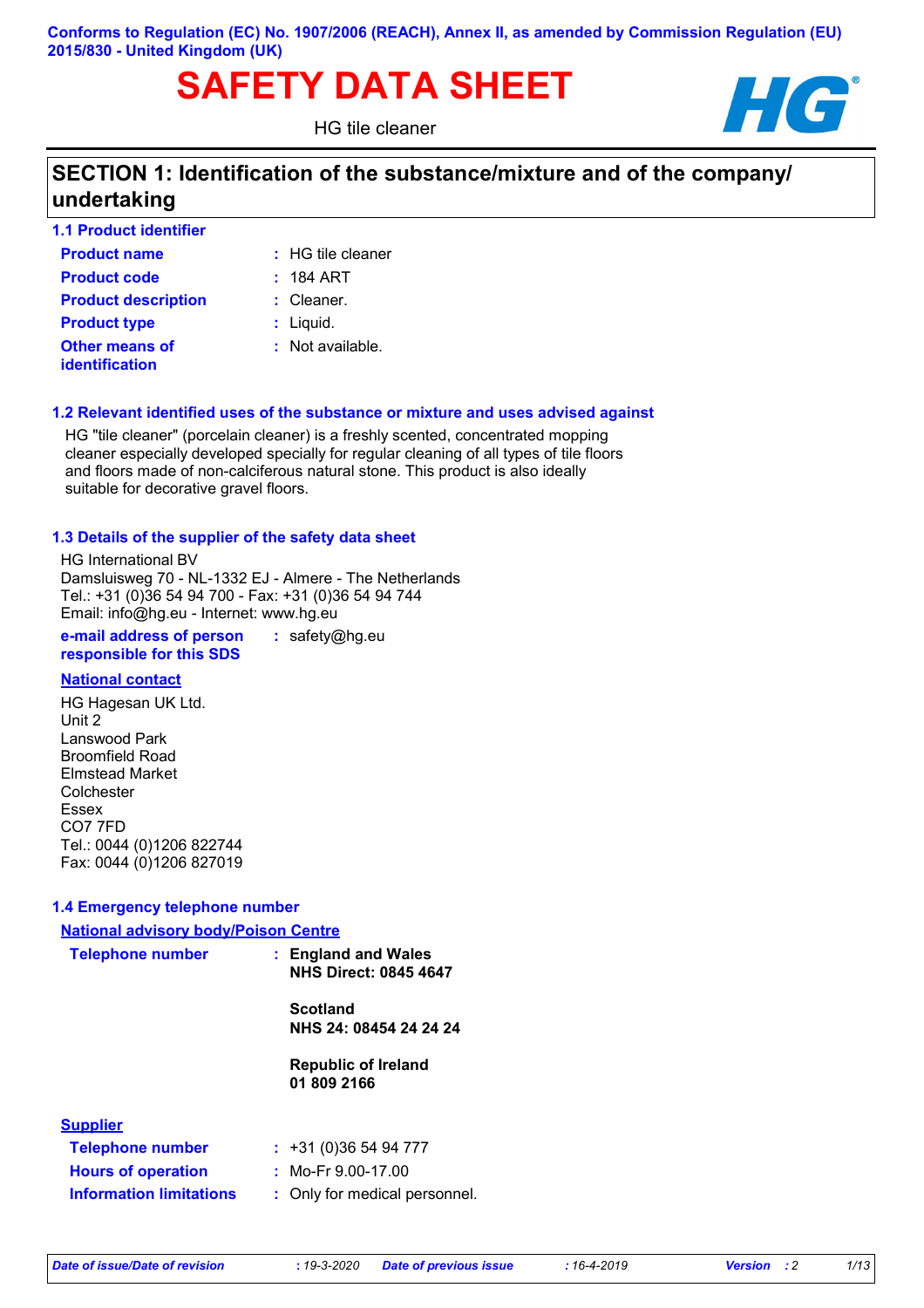# **SECTION 2: Hazards identification**

#### **2.1 Classification of the substance or mixture**

**Product definition :** Mixture

#### **Classification according to Regulation (EC) No. 1272/2008 [CLP/GHS]**

**:**

**:**

Skin Corr. 1, H314 Eye Dam. 1, H318 Aquatic Chronic 3, H412

The product is classified as hazardous according to Regulation (EC) 1272/2008 as amended.

#### **Ingredients of unknown toxicity Ingredients of unknown**

#### **ecotoxicity**

See Section 11 for more detailed information on health effects and symptoms. See Section 16 for the full text of the H statements declared above.

|  | <b>2.2 Label elements</b> |  |
|--|---------------------------|--|
|  |                           |  |

| <b>Hazard pictograms</b> |  |
|--------------------------|--|
|                          |  |



| <b>Signal word</b>                                                                                                                                              | : Danger                                                                                                                                                                                                                                                                                                |
|-----------------------------------------------------------------------------------------------------------------------------------------------------------------|---------------------------------------------------------------------------------------------------------------------------------------------------------------------------------------------------------------------------------------------------------------------------------------------------------|
| <b>Hazard statements</b>                                                                                                                                        | : Causes severe skin burns and eye damage.<br>Harmful to aquatic life with long lasting effects.                                                                                                                                                                                                        |
| <b>Precautionary statements</b>                                                                                                                                 |                                                                                                                                                                                                                                                                                                         |
| <b>General</b>                                                                                                                                                  | : If medical advice is needed, have product container or label at hand. Keep out of<br>reach of children.                                                                                                                                                                                               |
| <b>Prevention</b>                                                                                                                                               | : Wear protective gloves and eye protection.                                                                                                                                                                                                                                                            |
| <b>Response</b>                                                                                                                                                 | : IF SWALLOWED: Rinse mouth. Do NOT induce vomiting. IF ON SKIN (or hair):<br>Take off immediately all contaminated clothing. Rinse skin with water [or shower]. IF<br>IN EYES: Rinse cautiously with water for several minutes. Remove contact lenses, if<br>present and easy to do. Continue rinsing. |
| <b>Storage</b>                                                                                                                                                  | : Not applicable                                                                                                                                                                                                                                                                                        |
| <b>Disposal</b>                                                                                                                                                 | Dispose of contents and container in accordance with all local, regional, national<br>and international regulations.                                                                                                                                                                                    |
| <b>Hazardous ingredients</b>                                                                                                                                    | : Silicic acid (H2SiO3), disodium salt, pentahydrate                                                                                                                                                                                                                                                    |
| <b>Supplemental label</b><br>elements                                                                                                                           | : Not applicable.                                                                                                                                                                                                                                                                                       |
| <b>Annex XVII - Restrictions</b><br>on the manufacture,<br>placing on the market and<br>use of certain dangerous<br>substances, mixtures and<br><b>articles</b> | : Not applicable.                                                                                                                                                                                                                                                                                       |
| <b>Special packaging requirements</b>                                                                                                                           |                                                                                                                                                                                                                                                                                                         |
| <b>Containers to be fitted</b><br>with child-resistant<br>fastenings                                                                                            | : Yes, applicable.                                                                                                                                                                                                                                                                                      |
| Tactile warning of danger : Yes, applicable.                                                                                                                    |                                                                                                                                                                                                                                                                                                         |
| <b>2.3 Other hazards</b>                                                                                                                                        |                                                                                                                                                                                                                                                                                                         |
| Other hazards which do<br>not result in classification                                                                                                          | : None known.                                                                                                                                                                                                                                                                                           |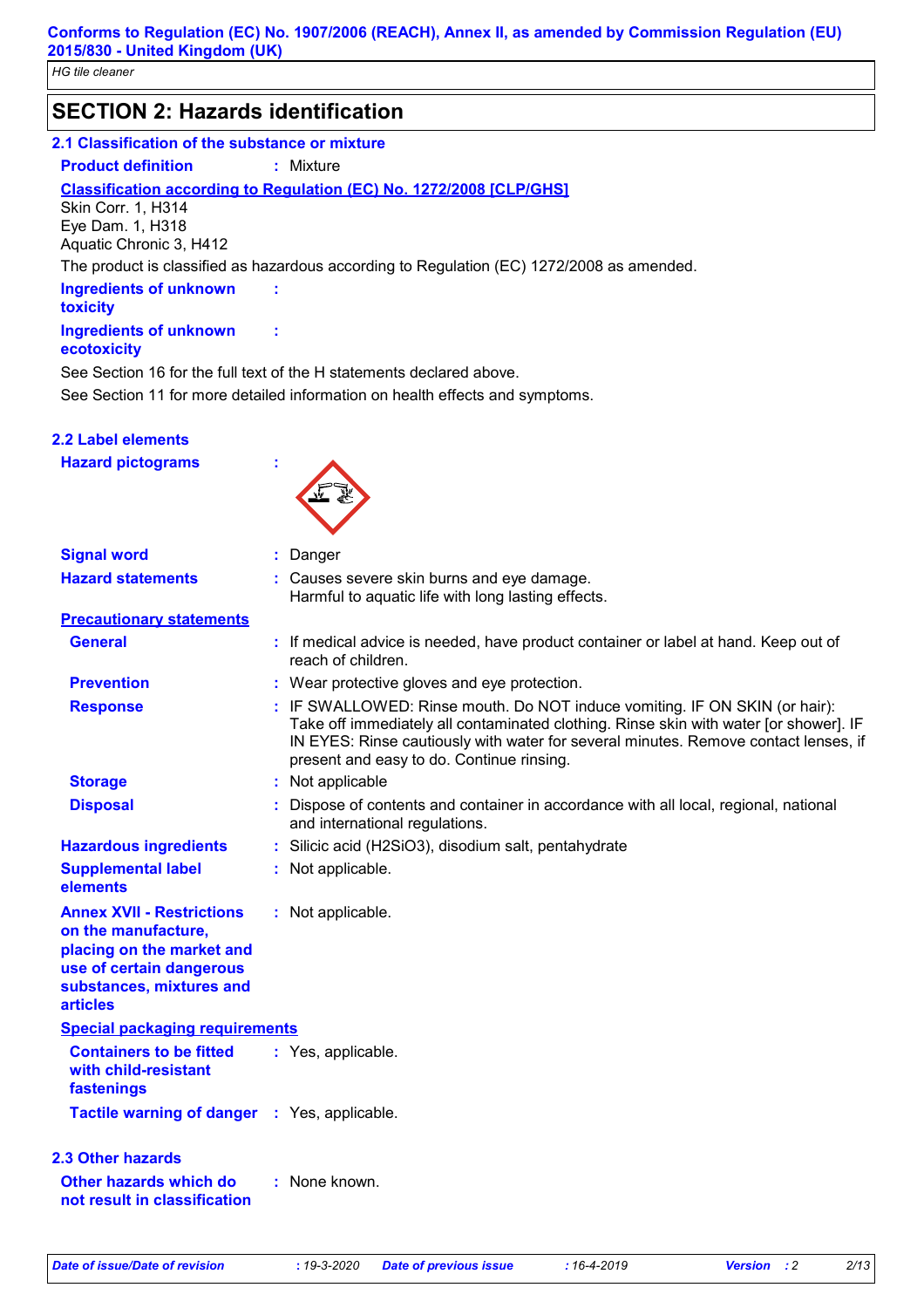# **SECTION 3: Composition/information on ingredients**

| <b>Product/ingredient name</b>                                    | <b>Identifiers</b>               | $\frac{9}{6}$ | <b>Regulation (EC) No.</b><br>1272/2008 [CLP]                                                | <b>Type</b> |
|-------------------------------------------------------------------|----------------------------------|---------------|----------------------------------------------------------------------------------------------|-------------|
| trisodium nitrilotriacetate                                       | EC: 225-768-6<br>CAS: 5064-31-3  | $5$           | Acute Tox. 4, H302<br>Eye Irrit. 2, H319<br>Carc. 2, H351                                    | $[1]$       |
| Silicic acid (H2SiO3), disodium<br>salt, pentahydrate             | EC: 229-912-9<br>CAS: 10213-79-3 | $≥1 - 3$      | Met. Corr. 1, H290<br>Skin Corr. 1B, H314<br>Eye Dam. 1, H318<br>STOT SE 3, H335             | $[1]$       |
| Alcohols, C12-15-branched and<br>linear, ethoxylated propoxylated | CAS: 120313-48-6                 | $≥1 - 5$      | Skin Irrit. 2, H315                                                                          | $[1]$       |
| cumene, monosulpho derivative,<br>sodium salt                     | EC: 250-913-5<br>CAS: 32073-22-6 | $≥1 - 5$      | Eye Irrit. 2, H319                                                                           | $[1]$       |
| Fatty alcohol Alkoxylate polymer                                  | CAS: Polymer                     | $<$ 1         | Eye Irrit. 2, H319<br>Aquatic Acute 1, H400<br>$(M=1)$<br>Aquatic Chronic 1,<br>$H410 (M=1)$ | $[1]$       |
|                                                                   |                                  |               | See Section 16 for<br>the full text of the H<br>statements declared<br>above.                |             |

There are no additional ingredients present which, within the current knowledge of the supplier and in the concentrations applicable, are classified as hazardous to health or the environment, are PBTs, vPvBs or Substances of

equivalent concern, or have been assigned a workplace exposure limit and hence require reporting in this section.

**Type** 

[1] Substance classified with a health or environmental hazard

[2] Substance with a workplace exposure limit

[3] Substance meets the criteria for PBT according to Regulation (EC) No. 1907/2006, Annex XIII

[4] Substance meets the criteria for vPvB according to Regulation (EC) No. 1907/2006, Annex XIII

[5] Substance of equivalent concern

[6] Additional disclosure due to company policy

Occupational exposure limits, if available, are listed in Section 8.

# **SECTION 4: First aid measures**

#### **4.1 Description of first aid measures**

| <b>Eye contact</b>                | : Get medical attention immediately. Call a poison center or physician. Immediately<br>flush eyes with plenty of water, occasionally lifting the upper and lower eyelids.<br>Check for and remove any contact lenses. Continue to rinse for at least 10 minutes.<br>Chemical burns must be treated promptly by a physician.                                                                                                           |
|-----------------------------------|---------------------------------------------------------------------------------------------------------------------------------------------------------------------------------------------------------------------------------------------------------------------------------------------------------------------------------------------------------------------------------------------------------------------------------------|
| <b>Inhalation</b>                 | : Get medical attention if symptoms occur. Remove victim to fresh air and keep at<br>rest in a position comfortable for breathing. In case of inhalation of decomposition<br>products in a fire, symptoms may be delayed. The exposed person may need to be<br>kept under medical surveillance for 48 hours.                                                                                                                          |
| <b>Skin contact</b>               | : Get medical attention immediately. Call a poison center or physician. Flush<br>contaminated skin with plenty of water. Remove contaminated clothing and shoes.<br>Wash contaminated clothing thoroughly with water before removing it, or wear<br>gloves. Continue to rinse for at least 10 minutes. Chemical burns must be treated<br>promptly by a physician. Wash clothing before reuse. Clean shoes thoroughly<br>before reuse. |
| <b>Ingestion</b>                  | : Get medical attention immediately. Call a poison center or physician. Chemical<br>burns must be treated promptly by a physician.                                                                                                                                                                                                                                                                                                    |
| <b>Protection of first-aiders</b> | : No action shall be taken involving any personal risk or without suitable training. If it<br>is suspected that fumes are still present, the rescuer should wear an appropriate<br>mask or self-contained breathing apparatus. It may be dangerous to the person<br>providing aid to give mouth-to-mouth resuscitation. Wash contaminated clothing<br>thoroughly with water before removing it, or wear gloves.                       |
| Date of issue/Date of revision    | 3/13<br>$: 19 - 3 - 2020$<br><b>Date of previous issue</b><br>$:16 - 4 - 2019$<br><b>Version</b> : 2                                                                                                                                                                                                                                                                                                                                  |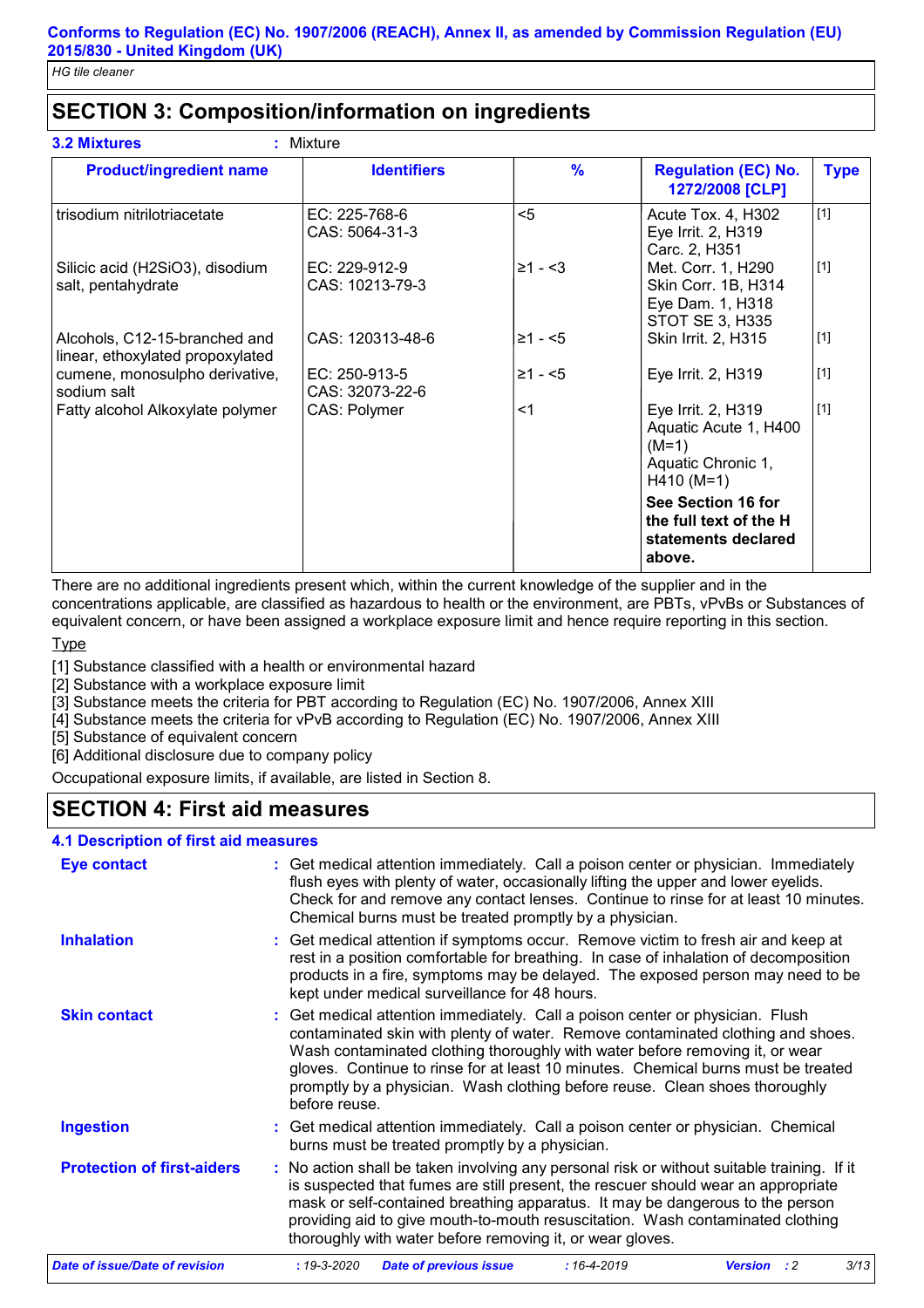### **SECTION 4: First aid measures**

#### **4.2 Most important symptoms and effects, both acute and delayed**

#### **Over-exposure signs/symptoms**

| <b>Eye contact</b>  | : Adverse symptoms may include the following:<br>pain<br>watering<br>redness                           |
|---------------------|--------------------------------------------------------------------------------------------------------|
| <b>Inhalation</b>   | : No specific data.                                                                                    |
| <b>Skin contact</b> | : Adverse symptoms may include the following:<br>pain or irritation<br>redness<br>blistering may occur |
| <b>Ingestion</b>    | : Adverse symptoms may include the following:<br>stomach pains                                         |

#### **4.3 Indication of any immediate medical attention and special treatment needed**

| <b>Notes to physician</b>  | : In case of inhalation of decomposition products in a fire, symptoms may be delayed.<br>The exposed person may need to be kept under medical surveillance for 48 hours. |
|----------------------------|--------------------------------------------------------------------------------------------------------------------------------------------------------------------------|
| <b>Specific treatments</b> | : No specific treatment.                                                                                                                                                 |
|                            |                                                                                                                                                                          |

# **SECTION 5: Firefighting measures**

| 5.1 Extinguishing media                  |                  |
|------------------------------------------|------------------|
| <b>Suitable extinguishing</b><br>media   | : Not applicable |
| <b>Unsuitable extinguishing</b><br>media | : Not applicable |

#### **5.2 Special hazards arising from the substance or mixture**

| <b>Hazards from the</b><br>substance or mixture          | : In a fire or if heated, a pressure increase will occur and the container may burst.<br>This material is harmful to aquatic life with long lasting effects. Fire water<br>contaminated with this material must be contained and prevented from being<br>discharged to any waterway, sewer or drain.                                                                  |
|----------------------------------------------------------|-----------------------------------------------------------------------------------------------------------------------------------------------------------------------------------------------------------------------------------------------------------------------------------------------------------------------------------------------------------------------|
| <b>Hazardous combustion</b><br>products                  | : Decomposition products may include the following materials:<br>carbon dioxide<br>carbon monoxide<br>nitrogen oxides<br>sulfur oxides<br>phosphorus oxides<br>metal oxide/oxides                                                                                                                                                                                     |
| <b>5.3 Advice for firefighters</b>                       |                                                                                                                                                                                                                                                                                                                                                                       |
| <b>Special protective actions</b><br>for fire-fighters   | : Promptly isolate the scene by removing all persons from the vicinity of the incident if<br>there is a fire. No action shall be taken involving any personal risk or without<br>suitable training.                                                                                                                                                                   |
| <b>Special protective</b><br>equipment for fire-fighters | : Fire-fighters should wear appropriate protective equipment and self-contained<br>breathing apparatus (SCBA) with a full face-piece operated in positive pressure<br>mode. Clothing for fire-fighters (including helmets, protective boots and gloves)<br>conforming to European standard EN 469 will provide a basic level of protection for<br>chemical incidents. |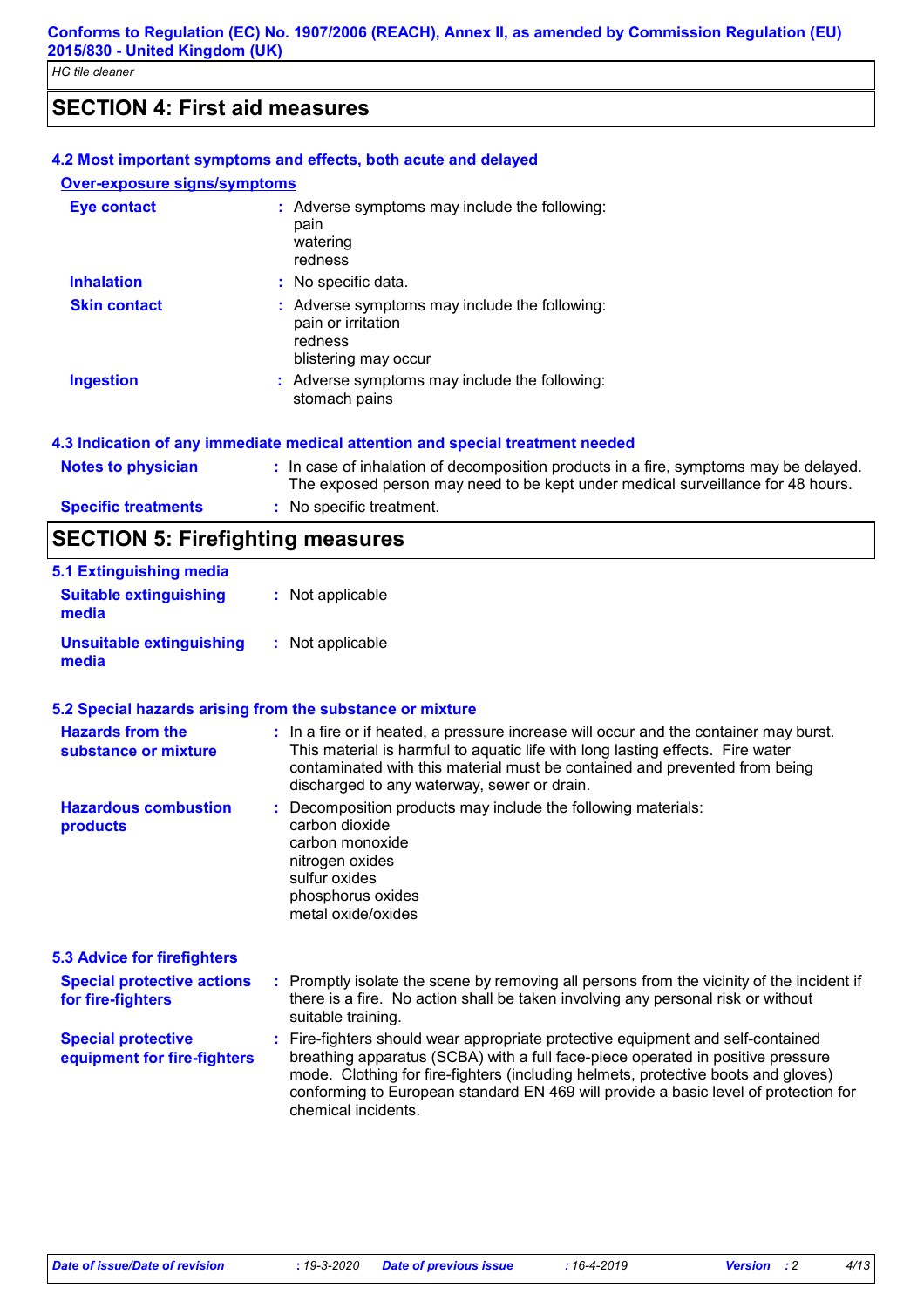### **SECTION 6: Accidental release measures**

|                                                  | 6.1 Personal precautions, protective equipment and emergency procedures                                                                                                                                                                                                                                                                                                                                                                                                                                                                                                                           |
|--------------------------------------------------|---------------------------------------------------------------------------------------------------------------------------------------------------------------------------------------------------------------------------------------------------------------------------------------------------------------------------------------------------------------------------------------------------------------------------------------------------------------------------------------------------------------------------------------------------------------------------------------------------|
| For non-emergency<br>personnel                   | : No action shall be taken involving any personal risk or without suitable training.<br>Evacuate surrounding areas. Keep unnecessary and unprotected personnel from<br>entering. Do not touch or walk through spilt material. Do not breathe vapour or mist.<br>Provide adequate ventilation. Wear appropriate respirator when ventilation is<br>inadequate. Put on appropriate personal protective equipment.                                                                                                                                                                                    |
| For emergency responders :                       | If specialised clothing is required to deal with the spillage, take note of any<br>information in Section 8 on suitable and unsuitable materials. See also the<br>information in "For non-emergency personnel".                                                                                                                                                                                                                                                                                                                                                                                   |
| <b>6.2 Environmental</b><br>precautions          | : Avoid dispersal of spilt material and runoff and contact with soil, waterways, drains<br>and sewers. Inform the relevant authorities if the product has caused environmental<br>pollution (sewers, waterways, soil or air). Water polluting material. May be harmful<br>to the environment if released in large quantities.                                                                                                                                                                                                                                                                     |
|                                                  | 6.3 Methods and material for containment and cleaning up                                                                                                                                                                                                                                                                                                                                                                                                                                                                                                                                          |
| <b>Small spill</b>                               | : Stop leak if without risk. Move containers from spill area. Dilute with water and mop<br>up if water-soluble. Alternatively, or if water-insoluble, absorb with an inert dry<br>material and place in an appropriate waste disposal container. Dispose of via a<br>licensed waste disposal contractor.                                                                                                                                                                                                                                                                                          |
| <b>Large spill</b>                               | : Stop leak if without risk. Move containers from spill area. Approach the release<br>from upwind. Prevent entry into sewers, water courses, basements or confined<br>areas. Wash spillages into an effluent treatment plant or proceed as follows.<br>Contain and collect spillage with non-combustible, absorbent material e.g. sand,<br>earth, vermiculite or diatomaceous earth and place in container for disposal<br>according to local regulations. Dispose of via a licensed waste disposal contractor.<br>Contaminated absorbent material may pose the same hazard as the spilt product. |
| <b>6.4 Reference to other</b><br><b>sections</b> | : See Section 1 for emergency contact information.<br>See Section 8 for information on appropriate personal protective equipment.<br>See Section 13 for additional waste treatment information.                                                                                                                                                                                                                                                                                                                                                                                                   |

#### **SECTION 7: Handling and storage**

The information in this section contains generic advice and guidance. The list of Identified Uses in Section 1 should be consulted for any available use-specific information provided in the Exposure Scenario(s).

#### **7.1 Precautions for safe handling**

| <b>Protective measures</b>                       | : Put on appropriate personal protective equipment (see Section 8). Do not get in<br>eyes or on skin or clothing. Do not breathe vapour or mist. Do not ingest. Avoid<br>release to the environment. If during normal use the material presents a respiratory<br>hazard, use only with adequate ventilation or wear appropriate respirator. Keep in<br>the original container or an approved alternative made from a compatible material,<br>kept tightly closed when not in use. Keep away from acids. Empty containers retain<br>product residue and can be hazardous. Do not reuse container. |
|--------------------------------------------------|--------------------------------------------------------------------------------------------------------------------------------------------------------------------------------------------------------------------------------------------------------------------------------------------------------------------------------------------------------------------------------------------------------------------------------------------------------------------------------------------------------------------------------------------------------------------------------------------------|
| <b>Advice on general</b><br>occupational hygiene | : Eating, drinking and smoking should be prohibited in areas where this material is<br>handled, stored and processed. Workers should wash hands and face before<br>eating, drinking and smoking. Remove contaminated clothing and protective<br>equipment before entering eating areas. See also Section 8 for additional<br>information on hygiene measures.                                                                                                                                                                                                                                    |

#### **7.2 Conditions for safe storage, including any incompatibilities**

Store in accordance with local regulations. Store in original container protected from direct sunlight in a dry, cool and well-ventilated area, away from incompatible materials (see Section 10) and food and drink. Store locked up. Separate from acids. Keep container tightly closed and sealed until ready for use. Containers that have been opened must be carefully resealed and kept upright to prevent leakage. Do not store in unlabelled containers. Use appropriate containment to avoid environmental contamination. See Section 10 for incompatible materials before handling or use.

*Date of issue/Date of revision* **:** *19-3-2020 Date of previous issue : 16-4-2019 Version : 2 5/13*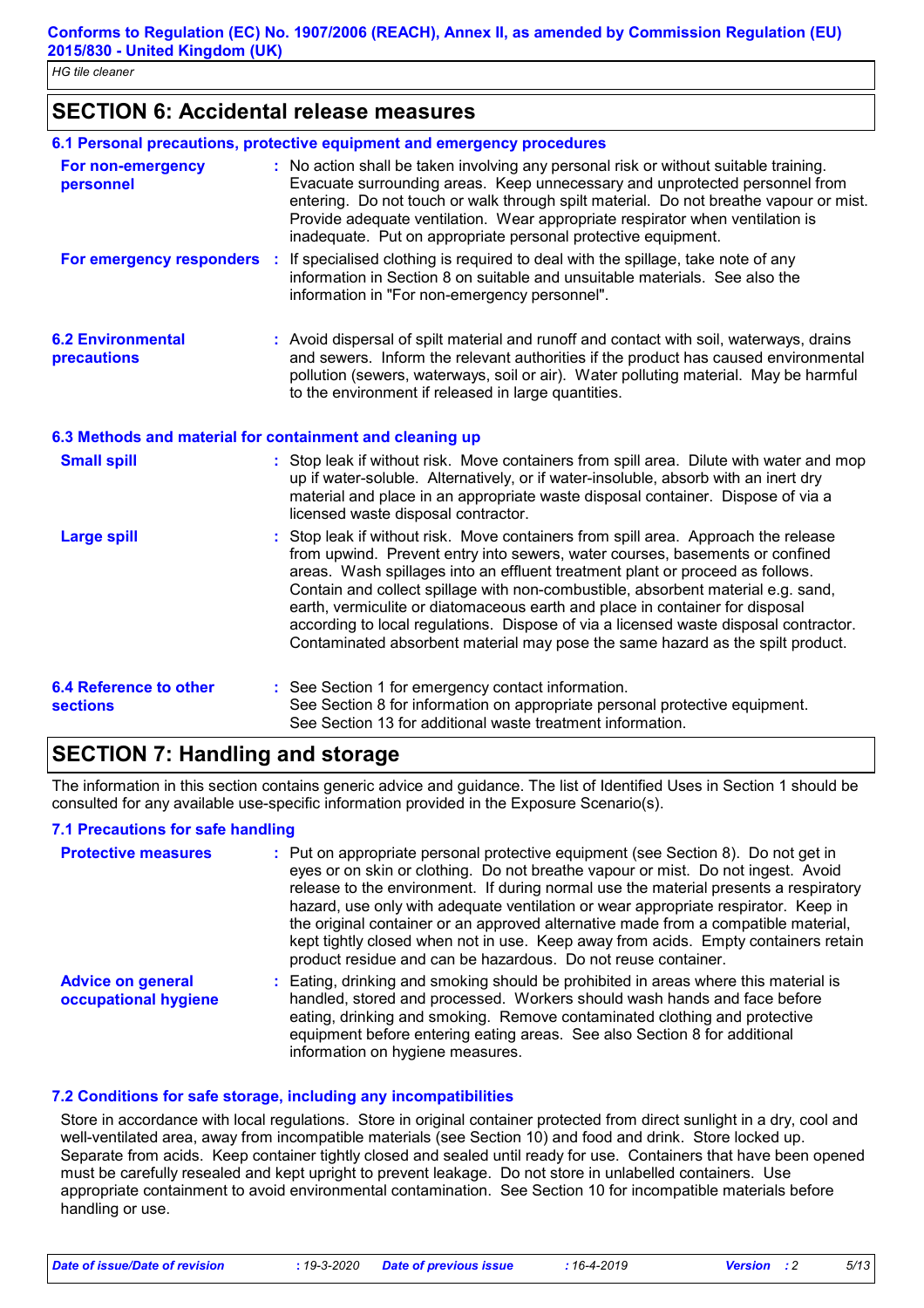### **SECTION 7: Handling and storage**

**7.3 Specific end use(s) Recommendations : Industrial sector specific : solutions** : Not available.

### **SECTION 8: Exposure controls/personal protection**

The information in this section contains generic advice and guidance. Information is provided based on typical anticipated uses of the product. Additional measures might be required for bulk handling or other uses that could significantly increase worker exposure or environmental releases.

#### **8.1 Control parameters**

#### **Occupational exposure limits**

No exposure limit value known.

**Recommended monitoring procedures :** If this product contains ingredients with exposure limits, personal, workplace atmosphere or biological monitoring may be required to determine the effectiveness of the ventilation or other control measures and/or the necessity to use respiratory protective equipment. Reference should be made to monitoring standards, such as the following: European Standard EN 689 (Workplace atmospheres - Guidance for the assessment of exposure by inhalation to chemical agents for comparison with limit values and measurement strategy) European Standard EN 14042 (Workplace atmospheres - Guide for the application and use of procedures for the assessment of exposure to chemical and biological agents) European Standard EN 482 (Workplace atmospheres - General requirements for the performance of procedures for the measurement of chemical agents) Reference to national guidance documents for methods for the determination of hazardous substances will also be required.

#### **DNELs/DMELs**

No DNELs/DMELs available.

#### **PNECs**

No PNECs available

| <b>8.2 Exposure controls</b>                      |                                                                                                                                                                                                                                                                                                                                                                                                                                                                                                                                                                                                 |  |
|---------------------------------------------------|-------------------------------------------------------------------------------------------------------------------------------------------------------------------------------------------------------------------------------------------------------------------------------------------------------------------------------------------------------------------------------------------------------------------------------------------------------------------------------------------------------------------------------------------------------------------------------------------------|--|
| <b>Appropriate engineering</b><br><b>controls</b> | : If user operations generate dust, fumes, gas, vapour or mist, use process<br>enclosures, local exhaust ventilation or other engineering controls to keep worker<br>exposure to airborne contaminants below any recommended or statutory limits.                                                                                                                                                                                                                                                                                                                                               |  |
| <b>Individual protection measures</b>             |                                                                                                                                                                                                                                                                                                                                                                                                                                                                                                                                                                                                 |  |
| <b>Hygiene measures</b>                           | : Wash hands, forearms and face thoroughly after handling chemical products,<br>before eating, smoking and using the lavatory and at the end of the working period.<br>Appropriate techniques should be used to remove potentially contaminated clothing.<br>Wash contaminated clothing before reusing. Ensure that eyewash stations and<br>safety showers are close to the workstation location.                                                                                                                                                                                               |  |
| <b>Eye/face protection</b>                        | : Safety eyewear complying with an approved standard should be used when a risk<br>assessment indicates this is necessary to avoid exposure to liquid splashes, mists,<br>gases or dusts. If contact is possible, the following protection should be worn,<br>unless the assessment indicates a higher degree of protection: chemical splash<br>goggles and/or face shield. If inhalation hazards exist, a full-face respirator may be<br>required instead. Recommended: chemical splash goggles.                                                                                               |  |
| <b>Skin protection</b>                            |                                                                                                                                                                                                                                                                                                                                                                                                                                                                                                                                                                                                 |  |
| <b>Hand protection</b>                            | : Use protective gloves. Staff training in the correct use and maintenance of personal<br>protective equipment must be guaranteed.<br>· Protection for long-term use or submersion<br>For long-term use or submersion, use nitrile rubber gloves of a thickness of at least<br>0.38mm (thickness depends on type of glove and quality), for a penetration time of<br>at least 480 minutes, tested according to the standard EN 374:2003.<br>· Protection for short-term use (≤30 min) or splash protection<br>For short-term use (≤30 min) or splash protection, use nitrile rubber gloves of a |  |
|                                                   |                                                                                                                                                                                                                                                                                                                                                                                                                                                                                                                                                                                                 |  |
| Date of issue/Date of revision                    | 6/13<br>$: 19 - 3 - 2020$<br><b>Date of previous issue</b><br>$:16 - 4 - 2019$<br>Version : 2                                                                                                                                                                                                                                                                                                                                                                                                                                                                                                   |  |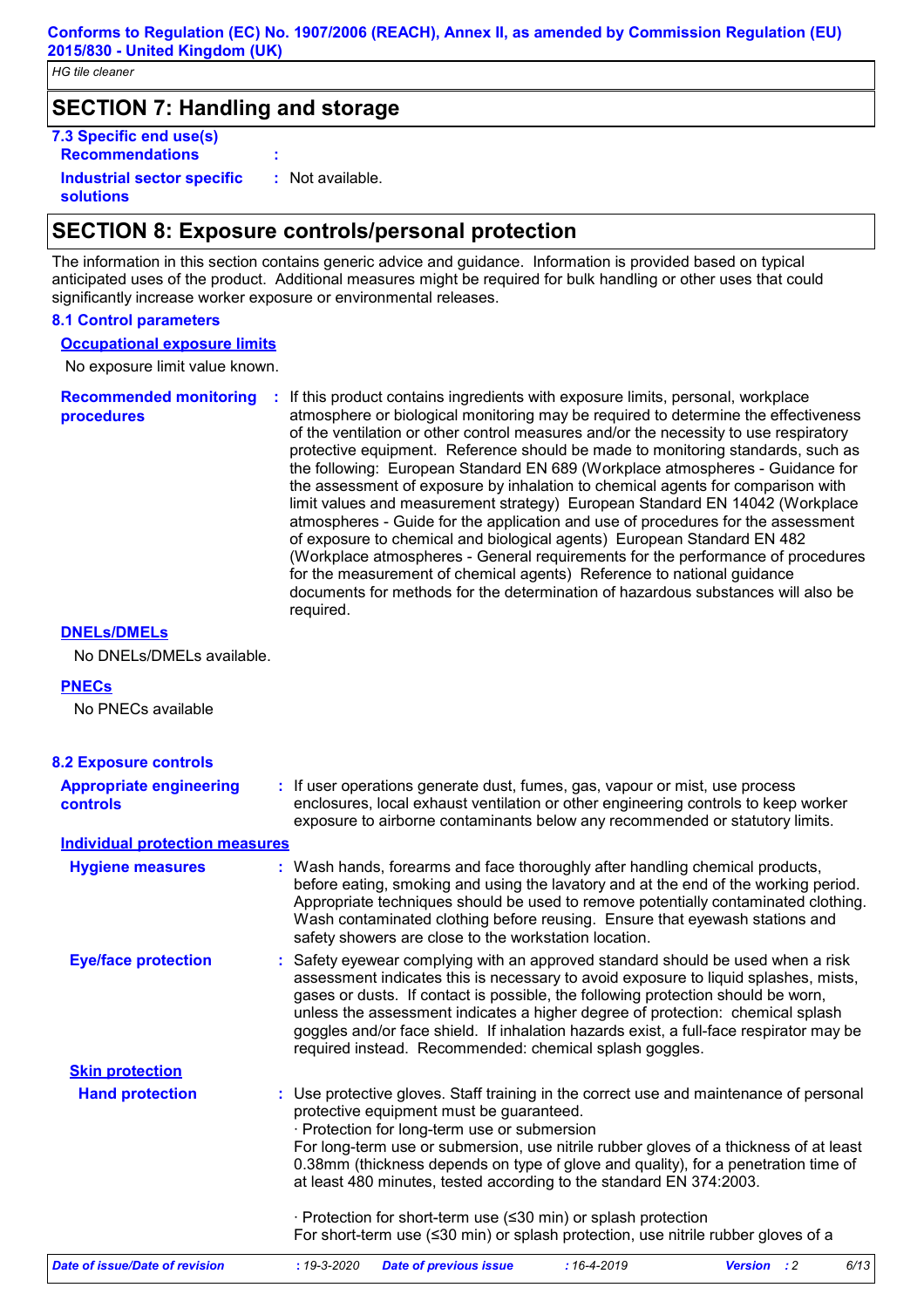# **SECTION 8: Exposure controls/personal protection**

|                                                  | thickness of at least 0.38mm (thickness depends on type of glove and quality), for a<br>penetration time of at least 30 minutes, tested according to the standard EN 374:<br>2003.                                                                                                                                                                                              |
|--------------------------------------------------|---------------------------------------------------------------------------------------------------------------------------------------------------------------------------------------------------------------------------------------------------------------------------------------------------------------------------------------------------------------------------------|
|                                                  | IMPORTANT: in order to guarantee the safe use of gloves, the following has to be<br>considered when choosing suitable protective gloves:<br>- The simultaneous use of other chemical products;<br>- Necessary protection against physical risks like cutting, perforation or thermal<br>hazards; and<br>- The manufacturer's instructions and/or specifications for the gloves. |
| <b>Body protection</b>                           | : Personal protective equipment for the body should be selected based on the task<br>being performed and the risks involved and should be approved by a specialist<br>before handling this product.                                                                                                                                                                             |
| <b>Other skin protection</b>                     | : Appropriate footwear and any additional skin protection measures should be<br>selected based on the task being performed and the risks involved and should be<br>approved by a specialist before handling this product.                                                                                                                                                       |
| <b>Respiratory protection</b>                    | : Based on the hazard and potential for exposure, select a respirator that meets the<br>appropriate standard or certification. Respirators must be used according to a<br>respiratory protection program to ensure proper fitting, training, and other important<br>aspects of use.                                                                                             |
| <b>Thermal hazards</b>                           | t                                                                                                                                                                                                                                                                                                                                                                               |
| <b>Environmental exposure</b><br><b>controls</b> | : Emissions from ventilation or work process equipment should be checked to<br>ensure they comply with the requirements of environmental protection legislation.<br>In some cases, fume scrubbers, filters or engineering modifications to the process<br>equipment will be necessary to reduce emissions to acceptable levels.                                                 |

# **SECTION 9: Physical and chemical properties**

| 9.1 Information on basic physical and chemical properties         |                                                                        |
|-------------------------------------------------------------------|------------------------------------------------------------------------|
| <b>Appearance</b>                                                 |                                                                        |
| <b>Physical state</b>                                             | $:$ Liquid.                                                            |
| <b>Colour</b>                                                     | Yellow. [Light]                                                        |
| <b>Odour</b>                                                      | Characteristic.                                                        |
| <b>Odour threshold</b>                                            | : Not available.                                                       |
| pH                                                                | 13,6 [Conc. (% w/w): 100%]                                             |
| <b>Melting point/freezing point</b>                               | : Not available.                                                       |
| Initial boiling point and<br>boiling range                        | : Not available.                                                       |
| <b>Flash point</b>                                                | : Open cup: Not applicable. [Product does not sustain combustion.]     |
| <b>Evaporation rate</b>                                           | Not available.                                                         |
| <b>Flammability (solid, gas)</b>                                  | : Not available.                                                       |
| <b>Upper/lower flammability or</b><br>explosive limits            | : Not available.                                                       |
| <b>Vapour pressure</b>                                            | : Not available.                                                       |
| <b>Vapour density</b>                                             | : Not available.                                                       |
| <b>Relative density</b>                                           | : 1,071                                                                |
| <b>Solubility(ies)</b>                                            | : Easily soluble in the following materials: cold water and hot water. |
| <b>Partition coefficient: n-octanol/: Not available.</b><br>water |                                                                        |
| <b>Auto-ignition temperature</b>                                  | : Not available.                                                       |
| <b>Decomposition temperature</b>                                  | : Not available.                                                       |
| <b>Viscosity</b>                                                  | Dynamic (room temperature): Not applicable.                            |
| <b>Explosive properties</b>                                       | : Not available.                                                       |

*Date of issue/Date of revision* **:** *19-3-2020 Date of previous issue : 16-4-2019 Version : 2 7/13*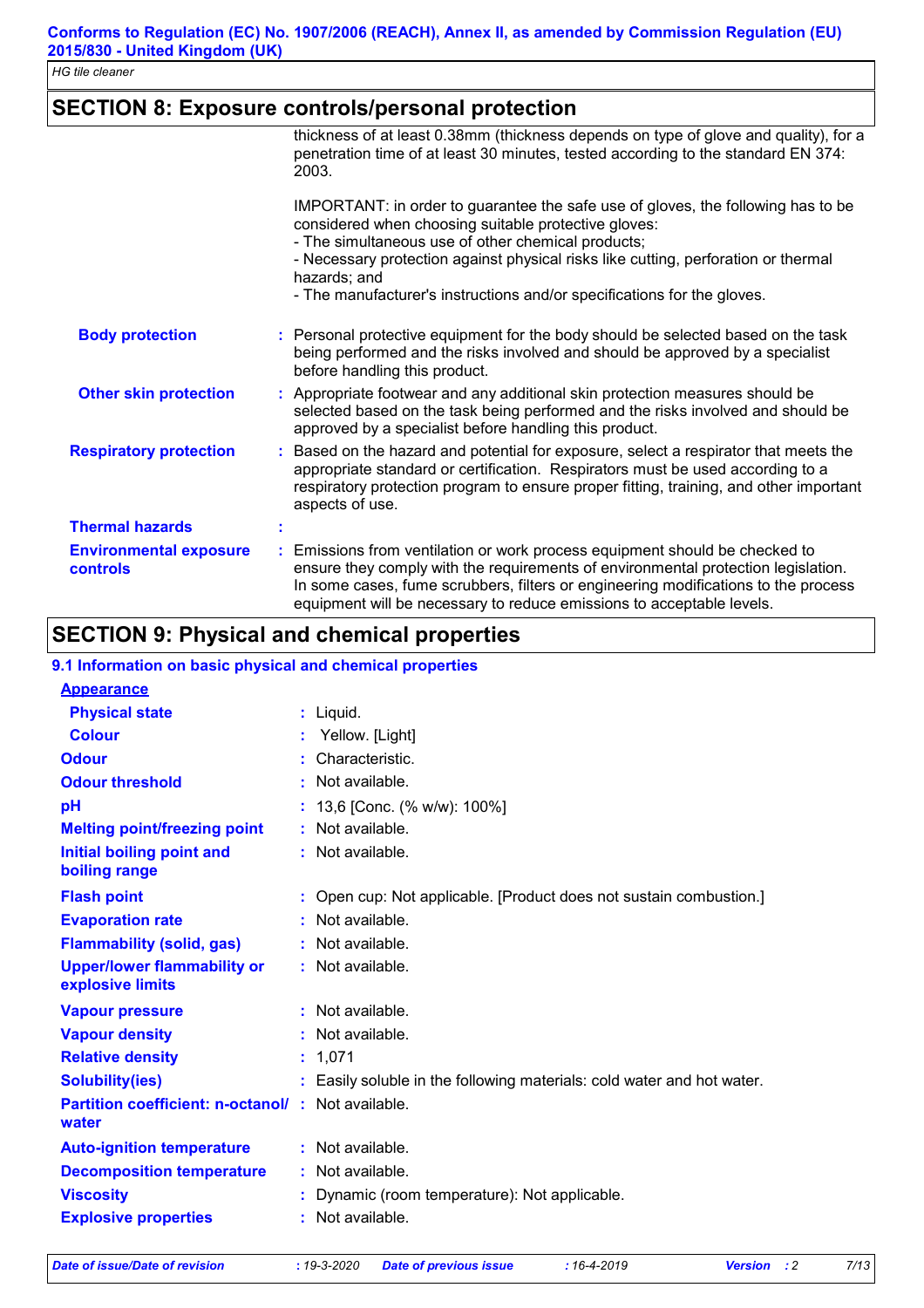| <b>HG tile cleaner</b>                            |                                                                                                           |
|---------------------------------------------------|-----------------------------------------------------------------------------------------------------------|
|                                                   | <b>SECTION 9: Physical and chemical properties</b>                                                        |
| <b>Oxidising properties</b>                       | : Not available.                                                                                          |
| 9.2 Other information                             |                                                                                                           |
| <b>Solubility in water</b>                        | : Not available.                                                                                          |
| No additional information.                        |                                                                                                           |
| <b>SECTION 10: Stability and reactivity</b>       |                                                                                                           |
| <b>10.1 Reactivity</b>                            | : No specific test data related to reactivity available for this product or its ingredients.              |
| <b>10.2 Chemical stability</b>                    | : The product is stable.                                                                                  |
| <b>10.3 Possibility of</b><br>hazardous reactions | : Under normal conditions of storage and use, hazardous reactions will not occur.                         |
| <b>10.4 Conditions to avoid</b>                   | : Not applicable                                                                                          |
| 10.5 Incompatible materials                       | : Reactive or incompatible with the following materials:<br>acids                                         |
| <b>10.6 Hazardous</b><br>decomposition products   | : Under normal conditions of storage and use, hazardous decomposition products<br>should not be produced. |

# **SECTION 11: Toxicological information**

#### **11.1 Information on toxicological effects**

#### **Acute toxicity**

| <b>Product/ingredient name</b>                                                       | <b>Result</b>          | <b>Species</b>  | <b>Dose</b>                 | <b>Exposure</b>                 |
|--------------------------------------------------------------------------------------|------------------------|-----------------|-----------------------------|---------------------------------|
| trisodium nitrilotriacetate<br>Silicic acid (H2SiO3),<br>disodium salt, pentahydrate | LD50 Oral<br>LD50 Oral | Rat<br>Rat      | 1100 mg/kg<br>847 mg/kg     |                                 |
| <b>Conclusion/Summary</b>                                                            | : Not available.       |                 |                             |                                 |
| <b>Acute toxicity estimates</b>                                                      |                        |                 |                             |                                 |
| Not available.                                                                       |                        |                 |                             |                                 |
| <b>Irritation/Corrosion</b>                                                          |                        |                 |                             |                                 |
| <b>Conclusion/Summary</b>                                                            | : Not available.       |                 |                             |                                 |
| <b>Sensitisation</b>                                                                 |                        |                 |                             |                                 |
| <b>Conclusion/Summary</b>                                                            | : Not available.       |                 |                             |                                 |
| <b>Mutagenicity</b>                                                                  |                        |                 |                             |                                 |
| <b>Conclusion/Summary</b>                                                            | $:$ Not available.     |                 |                             |                                 |
| <b>Carcinogenicity</b>                                                               |                        |                 |                             |                                 |
| <b>Conclusion/Summary</b>                                                            | $:$ Not available.     |                 |                             |                                 |
| <b>Reproductive toxicity</b>                                                         |                        |                 |                             |                                 |
| <b>Conclusion/Summary</b>                                                            | $:$ Not available.     |                 |                             |                                 |
| <b>Teratogenicity</b>                                                                |                        |                 |                             |                                 |
| <b>Conclusion/Summary</b>                                                            | $:$ Not available.     |                 |                             |                                 |
| Specific target organ toxicity (single exposure)                                     |                        |                 |                             |                                 |
| <b>Product/ingredient name</b>                                                       |                        | <b>Category</b> | <b>Route of</b><br>exposure | <b>Target organs</b>            |
| Silicic acid (H2SiO3), disodium salt, pentahydrate                                   |                        | Category 3      | Not applicable.             | Respiratory tract<br>irritation |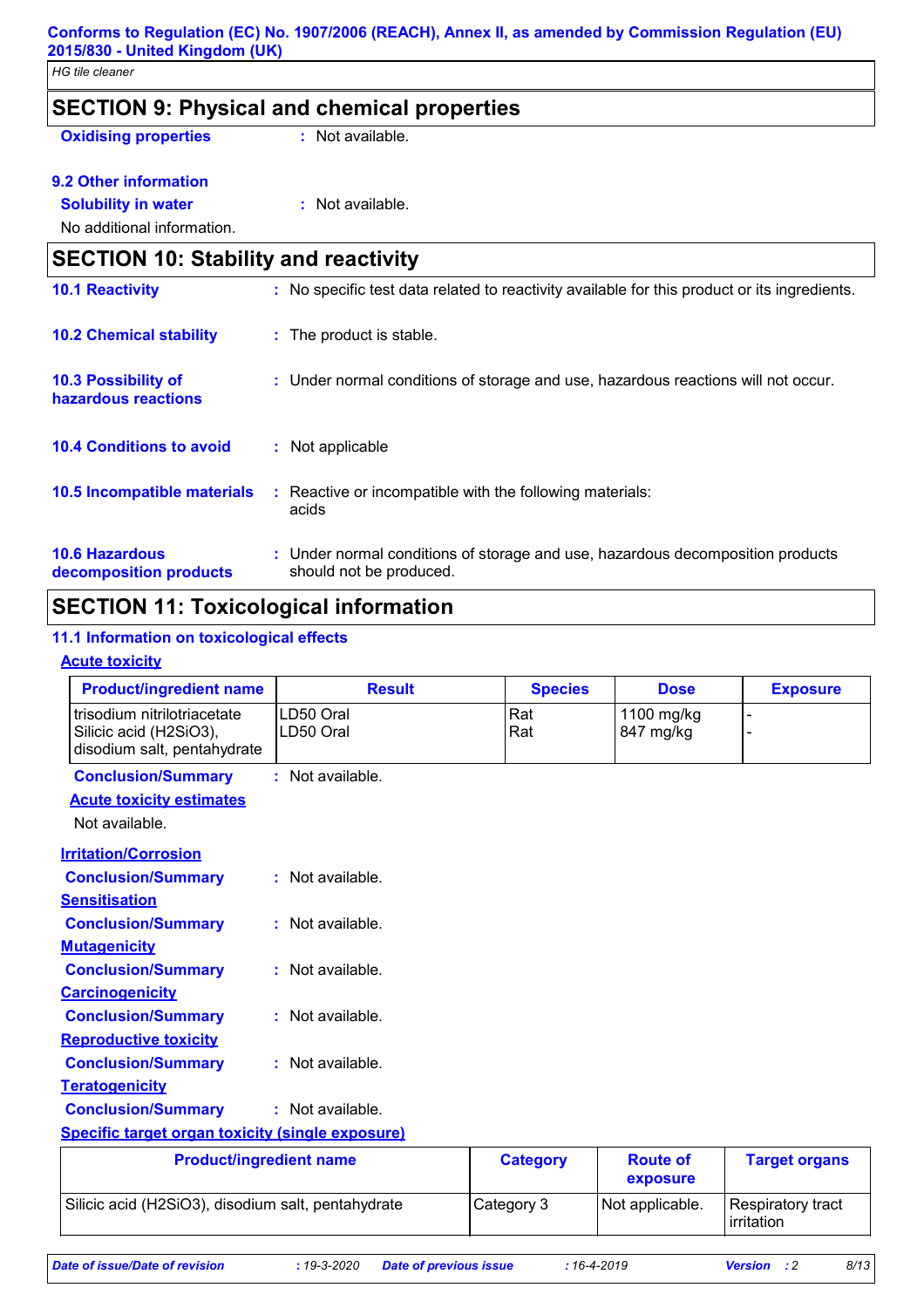# **SECTION 11: Toxicological information**

|--|

Not available.

#### **Aspiration hazard**

Not available.

#### **Information on likely routes : Not available. of exposure**

|  | or exposure |  |
|--|-------------|--|
|  |             |  |

#### **Potential acute health effects**

| Eye contact         | : Causes serious eye damage.                        |
|---------------------|-----------------------------------------------------|
| <b>Inhalation</b>   | : No known significant effects or critical hazards. |
| <b>Skin contact</b> | : Causes severe burns.                              |
| <b>Ingestion</b>    | : No known significant effects or critical hazards. |

#### **Symptoms related to the physical, chemical and toxicological characteristics**

| <b>Eye contact</b>  | : Adverse symptoms may include the following:<br>pain<br>watering<br>redness                           |
|---------------------|--------------------------------------------------------------------------------------------------------|
| <b>Inhalation</b>   | : No specific data.                                                                                    |
| <b>Skin contact</b> | : Adverse symptoms may include the following:<br>pain or irritation<br>redness<br>blistering may occur |
| <b>Ingestion</b>    | : Adverse symptoms may include the following:<br>stomach pains                                         |

### **Delayed and immediate effects as well as chronic effects from short and long-term exposure**

| <b>Short term exposure</b>                        |                                                         |
|---------------------------------------------------|---------------------------------------------------------|
| <b>Potential immediate</b><br>effects             | $:$ Not available.                                      |
| <b>Potential delayed effects</b>                  | $:$ Not available.                                      |
| <b>Long term exposure</b>                         |                                                         |
| <b>Potential immediate</b><br>effects             | : Not available.                                        |
| <b>Potential delayed effects : Not available.</b> |                                                         |
| <b>Potential chronic health effects</b>           |                                                         |
| Not available.                                    |                                                         |
| <b>Conclusion/Summary</b>                         | : Not available.                                        |
| <b>General</b>                                    | : No known significant effects or critical hazards.     |
| <b>Carcinogenicity</b>                            | : No known significant effects or critical hazards.     |
| <b>Mutagenicity</b>                               | : No known significant effects or critical hazards.     |
| <b>Teratogenicity</b>                             | No known significant effects or critical hazards.       |
| <b>Developmental effects</b>                      | No known significant effects or critical hazards.<br>t. |
| <b>Fertility effects</b>                          | : No known significant effects or critical hazards.     |
| <b>Other information</b>                          | : Not available.                                        |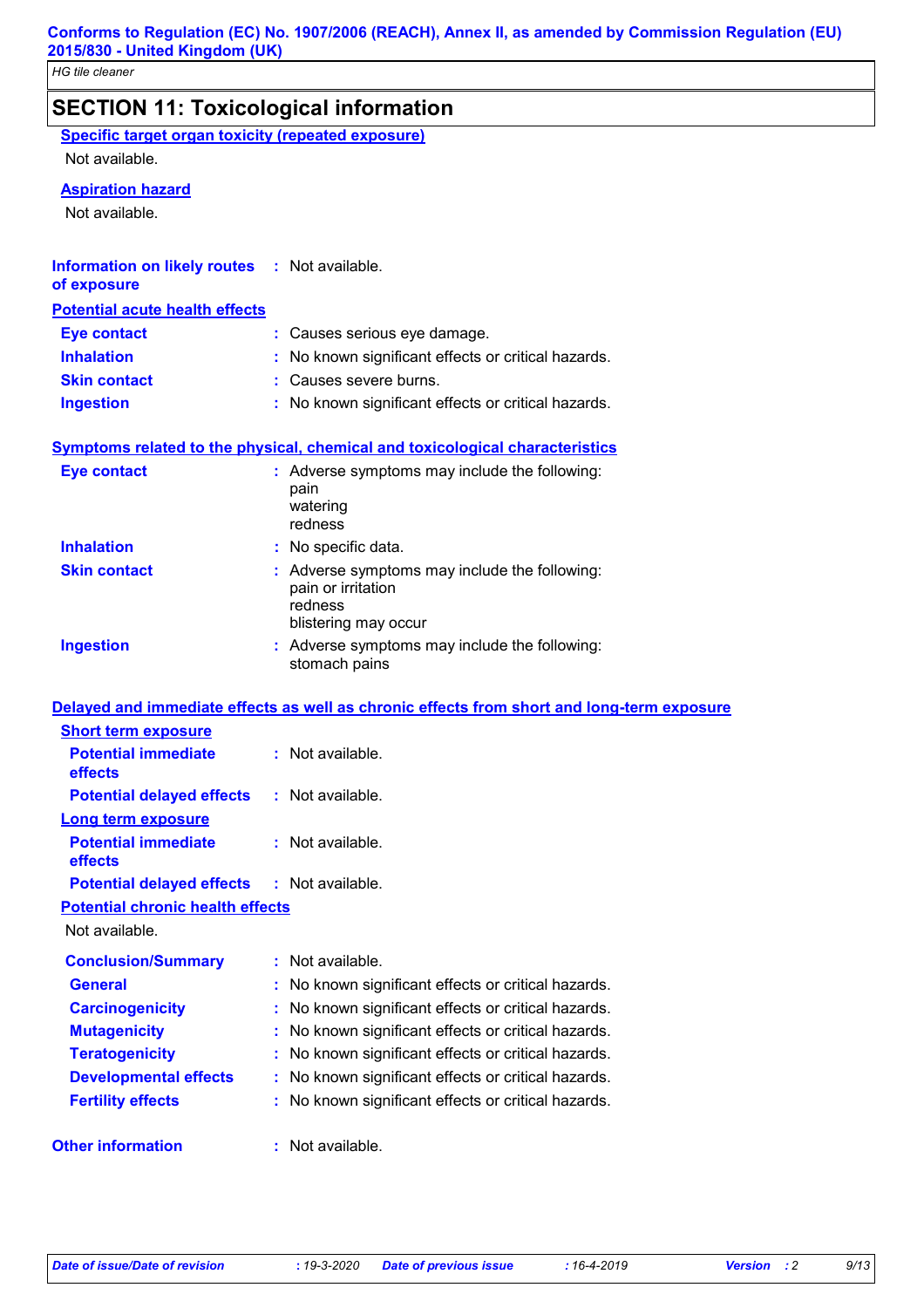# **SECTION 12: Ecological information**

#### **12.1 Toxicity**

| <b>Product/ingredient name</b> | <b>Result</b>                                    | <b>Species</b>             | <b>Exposure</b> |
|--------------------------------|--------------------------------------------------|----------------------------|-----------------|
| trisodium nitrilotriacetate    | Acute LC50 560000 to 1000000 µg/l<br>Fresh water | Daphnia - Daphnia magna    | I48 hours       |
|                                | Acute LC50 252000 µg/l Fresh water               | Fish - Lepomis macrochirus | 196 hours       |

**Conclusion/Summary :** Readily biodegradable

#### **12.2 Persistence and degradability**

| <b>Conclusion/Summary</b>                        | Readily biodegradable |                   |                  |
|--------------------------------------------------|-----------------------|-------------------|------------------|
| <b>Product/ingredient name</b> Aquatic half-life |                       | <b>Photolysis</b> | Biodegradability |
| HG tile cleaner                                  |                       |                   | l Readilv        |

#### **12.3 Bioaccumulative potential**

Not available.

| <b>12.4 Mobility in soil</b>                            |                  |
|---------------------------------------------------------|------------------|
| <b>Soil/water partition</b><br><b>coefficient (Koc)</b> | : Not available. |
| <b>Mobility</b>                                         | : Not available. |

#### **12.5 Results of PBT and vPvB assessment**

| <b>PBT</b>  | : Not applicable. |
|-------------|-------------------|
| <b>vPvB</b> | : Not applicable. |

**12.6 Other adverse effects** : No known significant effects or critical hazards.

# **SECTION 13: Disposal considerations**

The information in this section contains generic advice and guidance. The list of Identified Uses in Section 1 should be consulted for any available use-specific information provided in the Exposure Scenario(s).

#### **13.1 Waste treatment methods**

| <b>Product</b>             |                                                                                                                                                                                                                                                                                                                                                                                                                                                                                                                                                      |
|----------------------------|------------------------------------------------------------------------------------------------------------------------------------------------------------------------------------------------------------------------------------------------------------------------------------------------------------------------------------------------------------------------------------------------------------------------------------------------------------------------------------------------------------------------------------------------------|
| <b>Methods of disposal</b> | : The generation of waste should be avoided or minimised wherever possible.<br>Disposal of this product, solutions and any by-products should at all times comply<br>with the requirements of environmental protection and waste disposal legislation<br>and any regional local authority requirements. Dispose of surplus and non-<br>recyclable products via a licensed waste disposal contractor. Waste should not be<br>disposed of untreated to the sewer unless fully compliant with the requirements of<br>all authorities with jurisdiction. |
| <b>Hazardous waste</b>     | : The classification of the product may meet the criteria for a hazardous waste.                                                                                                                                                                                                                                                                                                                                                                                                                                                                     |
| <b>Packaging</b>           |                                                                                                                                                                                                                                                                                                                                                                                                                                                                                                                                                      |
| <b>Methods of disposal</b> | : The generation of waste should be avoided or minimised wherever possible. Waste<br>packaging should be recycled. Incineration or landfill should only be considered<br>when recycling is not feasible.                                                                                                                                                                                                                                                                                                                                             |
| <b>Special precautions</b> | : This material and its container must be disposed of in a safe way. Care should be<br>taken when handling emptied containers that have not been cleaned or rinsed out.<br>Empty containers or liners may retain some product residues. Avoid dispersal of<br>spilt material and runoff and contact with soil, waterways, drains and sewers.                                                                                                                                                                                                         |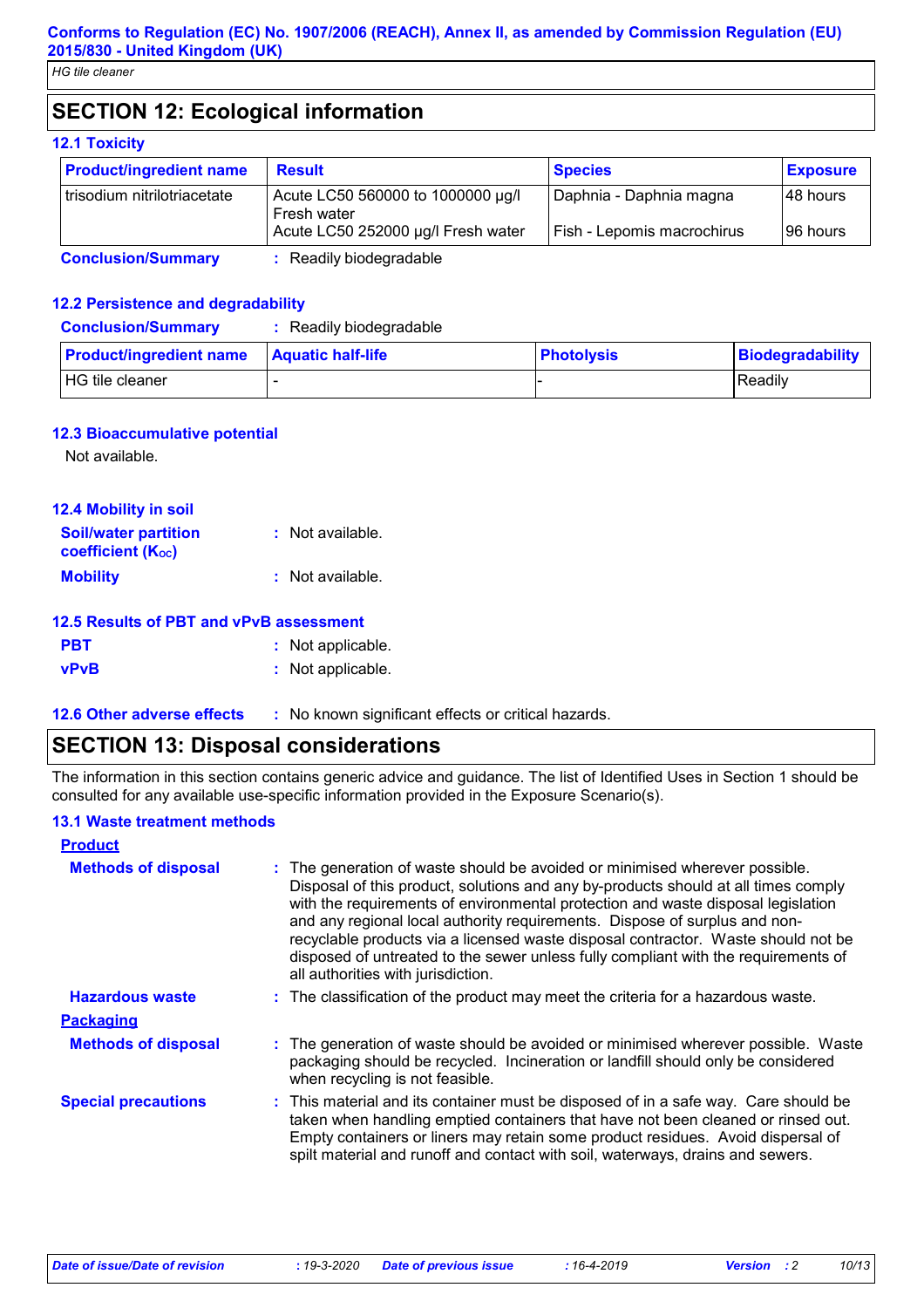# **SECTION 14: Transport information**

|                                           | <b>ADR/RID</b>                                                                                | <b>ADN</b>                                                                                                               | <b>IMDG</b>                                                                                   | <b>IATA</b>                                                                                   |
|-------------------------------------------|-----------------------------------------------------------------------------------------------|--------------------------------------------------------------------------------------------------------------------------|-----------------------------------------------------------------------------------------------|-----------------------------------------------------------------------------------------------|
| 14.1 UN number                            | 1760                                                                                          | 1760                                                                                                                     | 1760                                                                                          | 1760                                                                                          |
| 14.2 UN proper<br>shipping name           | <b>CORROSIVE LIQUID,</b><br>N.O.S. (Silicic acid<br>(H2SiO3), disodium<br>salt, pentahydrate) | CORROSIVE LIQUID,<br>N.O.S. (Silicic acid<br>(H2SiO3), disodium<br>salt, pentahydrate)                                   | <b>CORROSIVE LIQUID,</b><br>N.O.S. (Silicic acid<br>(H2SiO3), disodium<br>salt, pentahydrate) | <b>CORROSIVE LIQUID,</b><br>N.O.S. (Silicic acid<br>(H2SiO3), disodium<br>salt, pentahydrate) |
| <b>14.3 Transport</b><br>hazard class(es) | 8                                                                                             | 8                                                                                                                        | 8                                                                                             | 8                                                                                             |
| <b>14.4 Packing</b><br>group              | III                                                                                           | $\mathbf{III}$                                                                                                           | III                                                                                           | $\mathbf{III}$                                                                                |
| 14.5<br><b>Environmental</b><br>hazards   | No.                                                                                           | Yes.                                                                                                                     | No.                                                                                           | No.                                                                                           |
| <b>Additional</b><br><b>information</b>   | Tunnel code (E)                                                                               | The product is only<br>regulated as an<br>environmentally<br>hazardous substance<br>when transported in<br>tank vessels. |                                                                                               |                                                                                               |

**user**

**14.6 Special precautions for : Transport within user's premises:** always transport in closed containers that are upright and secure. Ensure that persons transporting the product know what to do in the event of an accident or spillage.

| <b>14.7 Transport in bulk</b>  | : Not applicable. |
|--------------------------------|-------------------|
| according to Annex II of       |                   |
| <b>Marpol and the IBC Code</b> |                   |

# **SECTION 15: Regulatory information**

**15.1 Safety, health and environmental regulations/legislation specific for the substance or mixture EU Regulation (EC) No. 1907/2006 (REACH)**

#### **Annex XIV - List of substances subject to authorisation**

**:**

#### **Annex XIV**

None of the components are listed.

#### **Substances of very high concern**

None of the components are listed.

**Annex XVII - Restrictions on the manufacture,** : Not applicable.

# **placing on the market**

**and use of certain dangerous substances,**

#### **mixtures and articles**

**Other EU regulations**

#### **Europe inventory :** Not determined.

**Black List Chemicals** 

**(76/464/EEC)**

**Ozone depleting substances (1005/2009/EU)** Not listed.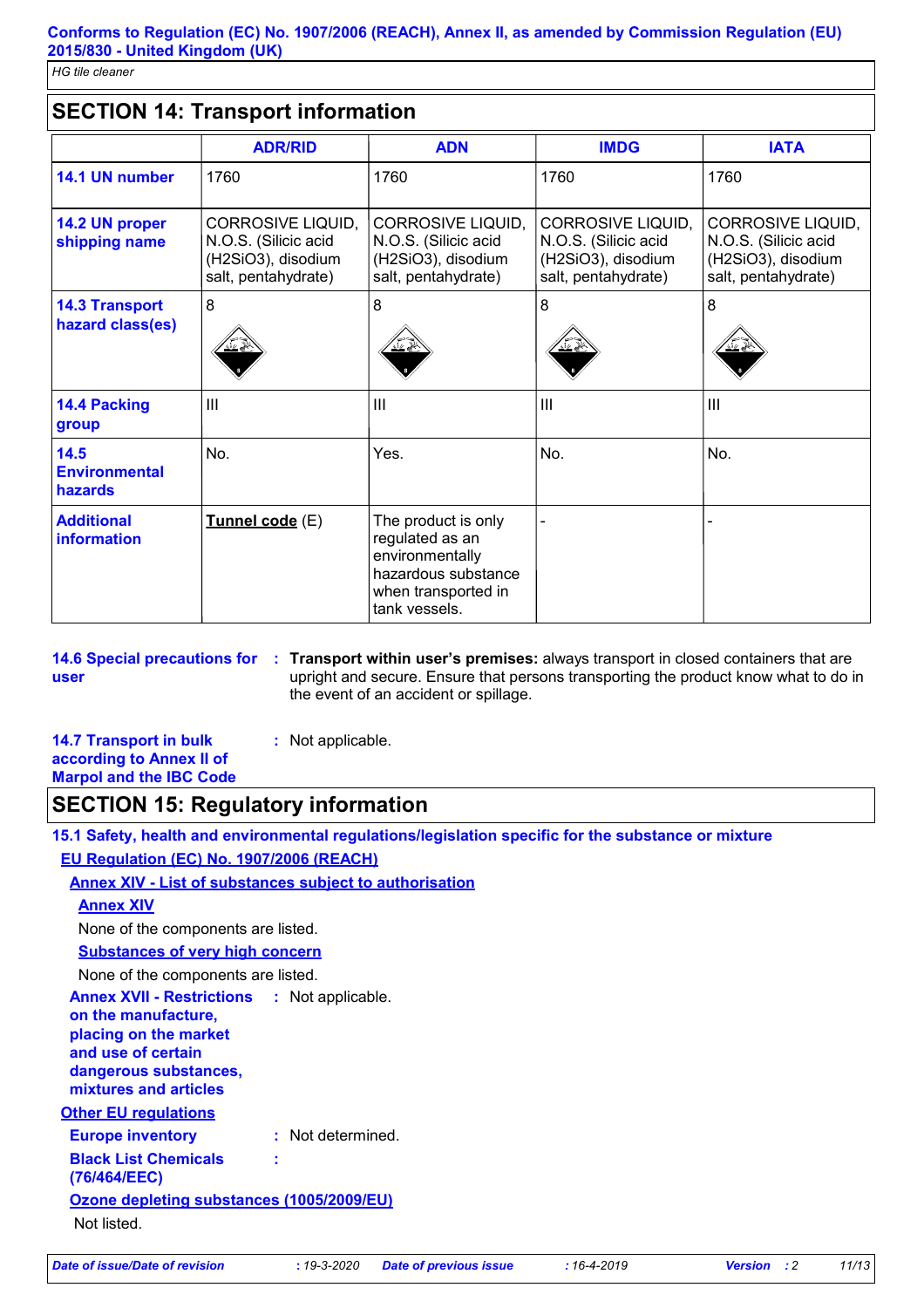# **SECTION 15: Regulatory information**

| Prior Informed Consent (PIC) (649/2012/EU) |  |  |
|--------------------------------------------|--|--|
|                                            |  |  |

Not listed.

#### **Seveso Directive**

This product is not controlled under the Seveso Directive.

| <b>Contains (Regulation</b><br>(EC) No 648/2004) | non-ionic surfactants, anionic surfactants, NTA (nitrilotriacetic acid) and<br>salts thereof, phosphonates | <5% |
|--------------------------------------------------|------------------------------------------------------------------------------------------------------------|-----|
|                                                  | preservation agents: 2-bromo-2-nitropropane-1,3-diol; perfumes: limonene                                   |     |

#### **References :**

#### **International regulations**

**Chemical Weapon Convention List Schedules I, II & III Chemicals** Not listed.

#### **Montreal Protocol (Annexes A, B, C, E)**

Not listed.

#### **Stockholm Convention on Persistent Organic Pollutants**

Not listed.

#### **Rotterdam Convention on Prior Informed Consent (PIC)** Not listed.

#### **UNECE Aarhus Protocol on POPs and Heavy Metals**

Not listed.

#### **International lists**

| <b>National inventory</b> |                                                                                      |
|---------------------------|--------------------------------------------------------------------------------------|
| <b>Australia</b>          | Not determined.<br>t.                                                                |
| <b>Canada</b>             | : Not determined.                                                                    |
| <b>China</b>              | : Not determined.                                                                    |
| <b>Turkey</b>             | : Not determined.                                                                    |
| <b>United States</b>      | : Not determined.                                                                    |
| <b>Taiwan</b>             | : Not determined.                                                                    |
| <b>Philippines</b>        | : Not determined.                                                                    |
| <b>New Zealand</b>        | : Not determined.                                                                    |
| <b>Malaysia</b>           | : Not determined.                                                                    |
| <b>Republic of Korea</b>  | Not determined.                                                                      |
| <b>Japan</b>              | : Japan inventory (ENCS): Not determined.<br>Japan inventory (ISHL): Not determined. |

| <b>15.2 Chemical safety</b> | This product contains substances for which Chemical Safety Assessments are still |
|-----------------------------|----------------------------------------------------------------------------------|
| assessment                  | required.                                                                        |

# **SECTION 16: Other information**

| <b>Abbreviations and</b><br>$:$ ATE = Acute Toxicity Estimate                                                                                                                                                                                                             |          | $\nabla$ Indicates information that has changed from previously issued version. |
|---------------------------------------------------------------------------------------------------------------------------------------------------------------------------------------------------------------------------------------------------------------------------|----------|---------------------------------------------------------------------------------|
| 1272/2008]<br>DMEL = Derived Minimal Effect Level<br>DNEL = Derived No Effect Level<br>EUH statement = CLP-specific Hazard statement<br>PBT = Persistent, Bioaccumulative and Toxic<br>PNEC = Predicted No Effect Concentration<br><b>RRN = REACH Registration Number</b> | acronyms | CLP = Classification, Labelling and Packaging Regulation [Regulation (EC) No.   |

| Date of issue/Date of revision | : 19-3-2020 Date of previous issue | : 16-4-2019 | <b>Version</b> : 2 | 12/13 |
|--------------------------------|------------------------------------|-------------|--------------------|-------|
|                                |                                    |             |                    |       |